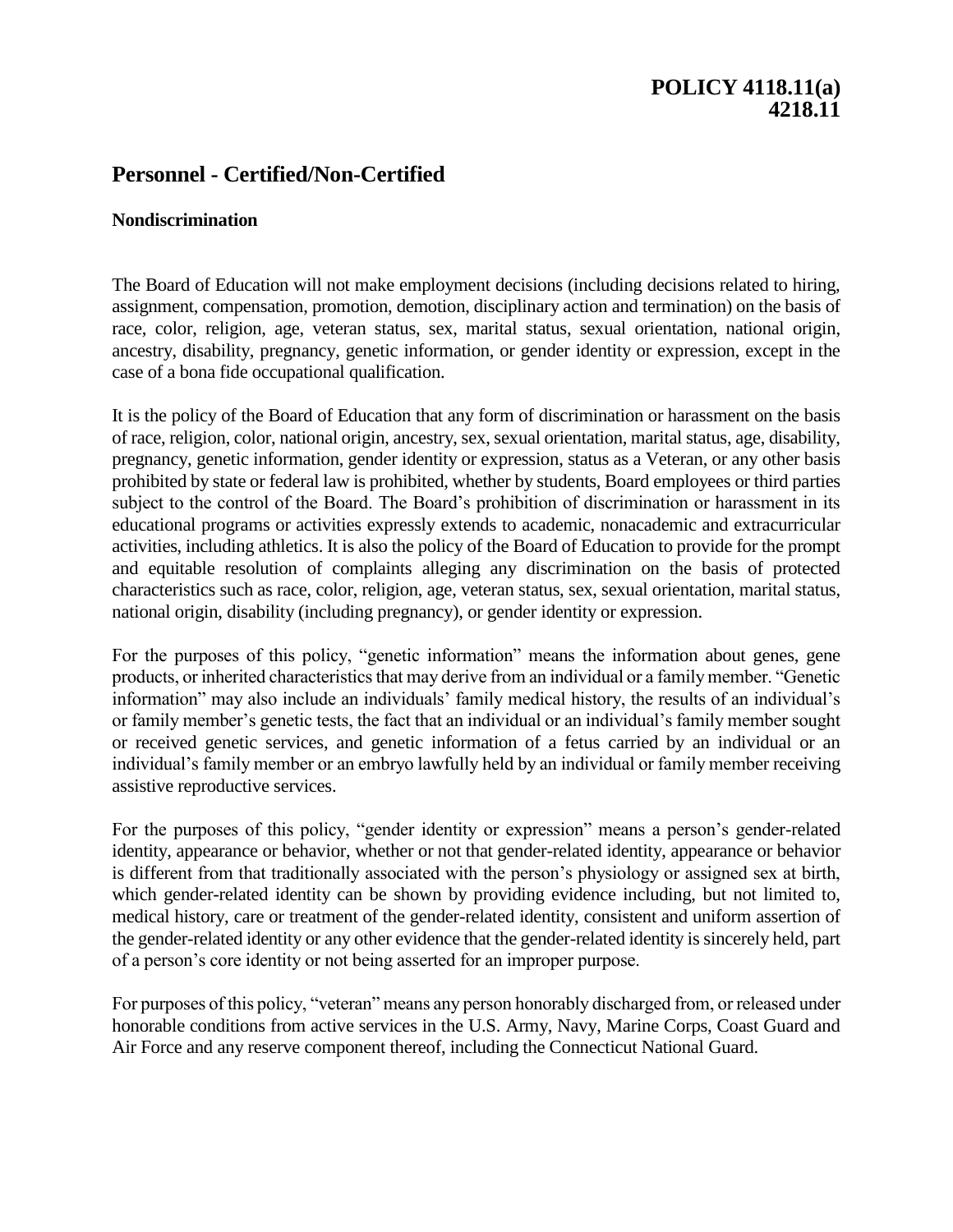# **Personnel - Certified/Non-Certified**

### **Nondiscrimination** (continued)

#### **Lactation Accommodation (Mother Friendly Workplace)**

The District recognizes that a normal and important role for mothers is to have the option and ability to provide for their children by breast-feeding or expressing milk in the workplace. Any employee may, at her discretion, express breast milk or breastfeed on site at her workplace during her meal or break period. The Board directs the Superintendent or his/her designee to take measures to ensure that all district employees shall be provided with an adequate and private location for the expression of milk or breast-feeding.

The location for the expression of milk or breast-feeding shall not be a public restroom or toilet stall. The location designated shall be an accessible, private space with a lock, such as an office space, classroom, outfitted storage area or conference room. The space shall be respectfully outfitted with an electrical outlet, a chair, a small table, a sign-up sheet, a sign posting the room as "private during use" and a curtain or other appropriate partition in the event the space is a shared storage area.

The employee will work with her supervisor to maximize flexibility to ensure that adequate time is allowed for this activity. Prior to returning to work from maternity leave, it shall be the employee's responsibility to notify her supervisor of her intent to continue breast-feeding her infant and/or of her need to express milk during work hours. Further, it shall be the responsibility of the employee to keep her supervisor informed of her needs in this regard throughout the period of lactation. Time allowed for this activity shall be flexible but is not to exceed the normal time allowed for meals and/or breaks.

The following persons have been designated to handle inquiries regarding the Board's nondiscrimination policies:

The Board's Title IX Coordinator is:

**Marco Gaylord Director of Operations 311 Hunting Hill Avenue Middletown, CT 06457 Telephone 860-638-1485**

The Board's Section 504 Coordinator (for Students) is:

**Amy Clarke Director of Pupil Services 311 Hunting Hill Avenue Middletown, CT 06457 Telephone 860-638-1428**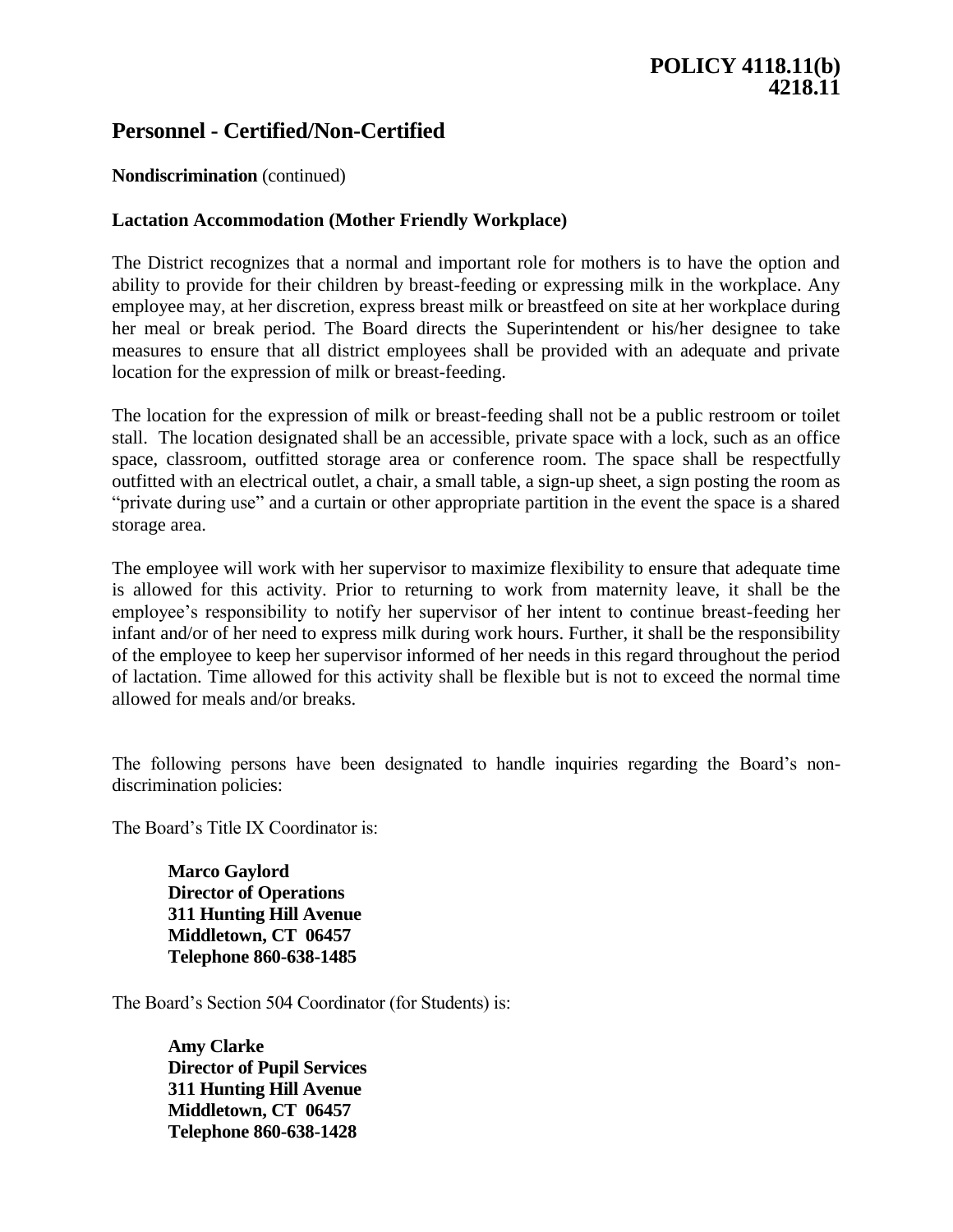## **POLICY 4118.11(c) 4218.11**

## **Personnel - Certified/Non-Certified**

#### **Nondiscrimination** (continued)

The Board's Section ADA Coordinator (for Employees) is:

**Michele DiMauro Manager of Human Resources 311 Hunting Hill Avenue Middletown, CT 06457 Telephone 860-638-1446**

Legal References:

Title VI of the Civil Rights Act of 1964, 42 U.S.C. § 2000d *et seq*. Title VII of the Civil Rights Act of 1964, 42 U.S.C. § 2000e *et seq*. Title IX of the Education Amendments of 1972, 20 USCS § 1681, *et seq*. Age Discrimination in Employment Act, 29 U.S.C. § 621 Americans with Disabilities Act, 42 U.S.C. § 12101 Section 504 of the Rehabilitation Act of 1973, 29 U.S.C. § 794 Title II of the Genetic Information Nondiscrimination Act of 2008, Pub.L. 110 233, 42 USC 2000ff; 34 CFR 1635 Connecticut General Statutes:

4a-60 Nondiscrimination and affirmative action provisions in contracts of the state and political subdivisions rather than municipalities.

P.A. 17-118 An Act Concerning Pregnant Women in the Workplace. 29 CFR 1604.11, EEOC Guidelines on Sex Discrimination. 34 CFR Section 106.8(b), OCR Guidelines for Title IX. Equal Employment Opportunity Commission Guidance on Pregnancy Discrimination and Related Issues. (July 14, 2014) ADA Amendments Act of 2008, P.L. 110-325. The Fair Labor Standards Act (FLSA), 29 U.S.C. 207 (as amended by The Patient Protection and Affordable Care Act, P.L. 11-148) *Young v. United Parcel Service, No. 12-1226, 707 F.3d 437, 446, 450 (4th Cir)* 10-153 Discrimination on basis of marital status 31-40w Breastfeeding in the workplace. 46a-51 Definitions (as amended by PA 17-127) 46a-58 Deprivation of rights. Desecration of property. Placing of burning cross or noose on property. Penalty. (as amended by PA 17-127)